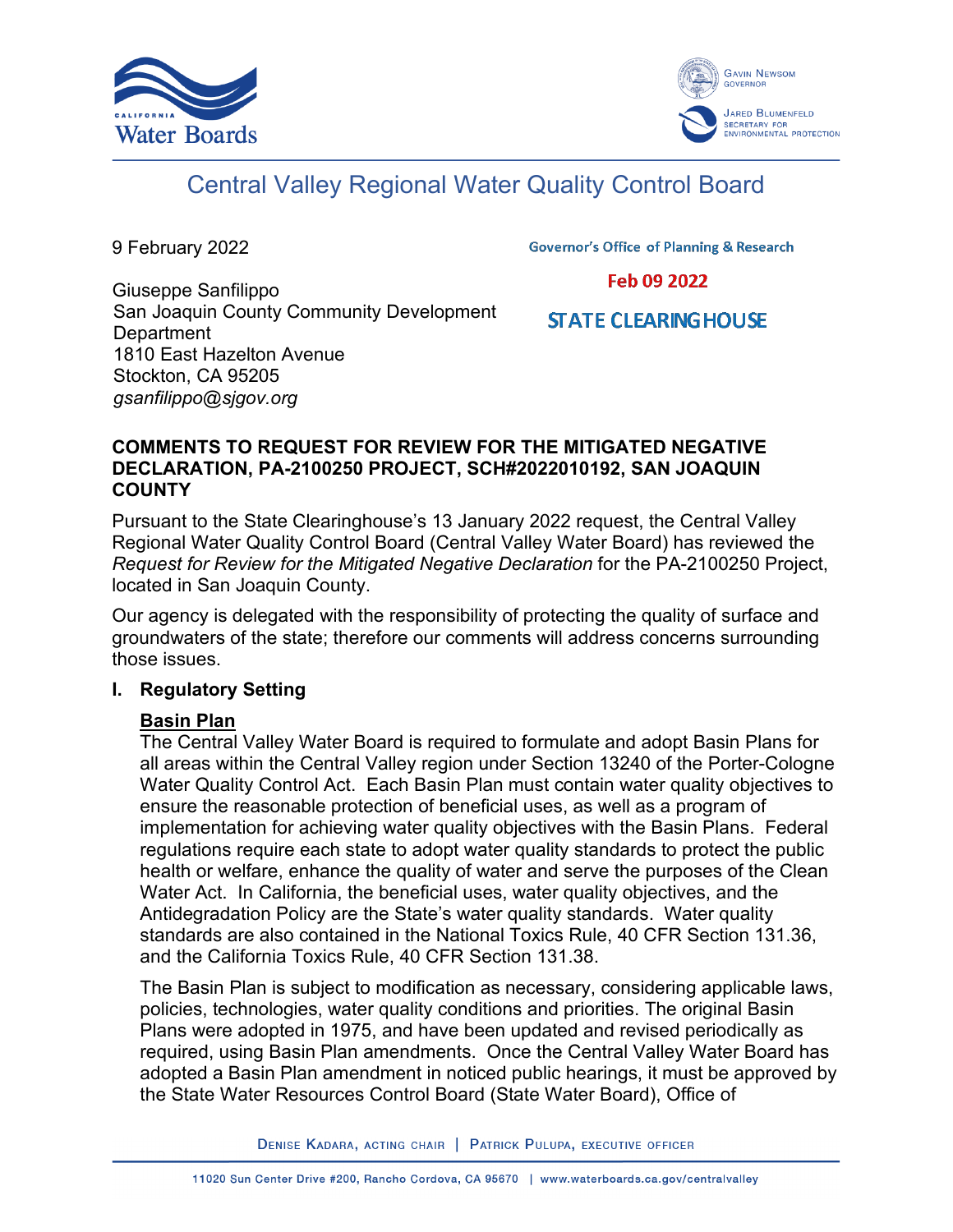Administrative Law (OAL) and in some cases, the United States Environmental Protection Agency (USEPA). Basin Plan amendments only become effective after they have been approved by the OAL and in some cases, the USEPA. Every three (3) years, a review of the Basin Plan is completed that assesses the appropriateness of existing standards and evaluates and prioritizes Basin Planning issues. For more information on the *Water Quality Control Plan for the Sacramento and San Joaquin River Basins*, please visit our website:

[http://www.waterboards.ca.gov/centralvalley/water\\_issues/basin\\_plans/](http://www.waterboards.ca.gov/centralvalley/water_issues/basin_plans/)

## **Antidegradation Considerations**

All wastewater discharges must comply with the Antidegradation Policy (State Water Board Resolution 68-16) and the Antidegradation Implementation Policy contained in the Basin Plan. The Antidegradation Implementation Policy is available on page 74 at:

https://www.waterboards.ca.gov/centralvalley/water\_issues/basin\_plans/sacsjr\_2018 05.pdf

In part it states:

*Any discharge of waste to high quality waters must apply best practicable treatment or control not only to prevent a condition of pollution or nuisance from occurring, but also to maintain the highest water quality possible consistent with the maximum benefit to the people of the State.*

*This information must be presented as an analysis of the impacts and potential impacts of the discharge on water quality, as measured by background concentrations and applicable water quality objectives.*

The antidegradation analysis is a mandatory element in the National Pollutant Discharge Elimination System and land discharge Waste Discharge Requirements (WDRs) permitting processes. The environmental review document should evaluate potential impacts to both surface and groundwater quality.

#### **II. Permitting Requirements**

#### **Construction Storm Water General Permit**

Dischargers whose project disturb one or more acres of soil or where projects disturb less than one acre but are part of a larger common plan of development that in total disturbs one or more acres, are required to obtain coverage under the General Permit for Storm Water Discharges Associated with Construction and Land Disturbance Activities (Construction General Permit), Construction General Permit Order No. 2009-0009-DWQ. Construction activity subject to this permit includes clearing, grading, grubbing, disturbances to the ground, such as stockpiling, or excavation, but does not include regular maintenance activities performed to restore the original line, grade, or capacity of the facility. The Construction General Permit requires the development and implementation of a Storm Water Pollution Prevention Plan (SWPPP). For more information on the Construction General Permit, visit the State Water Resources Control Board website at:

[http://www.waterboards.ca.gov/water\\_issues/programs/stormwater/constpermits.sht](http://www.waterboards.ca.gov/water_issues/programs/stormwater/constpermits.shtml) [ml](http://www.waterboards.ca.gov/water_issues/programs/stormwater/constpermits.shtml)